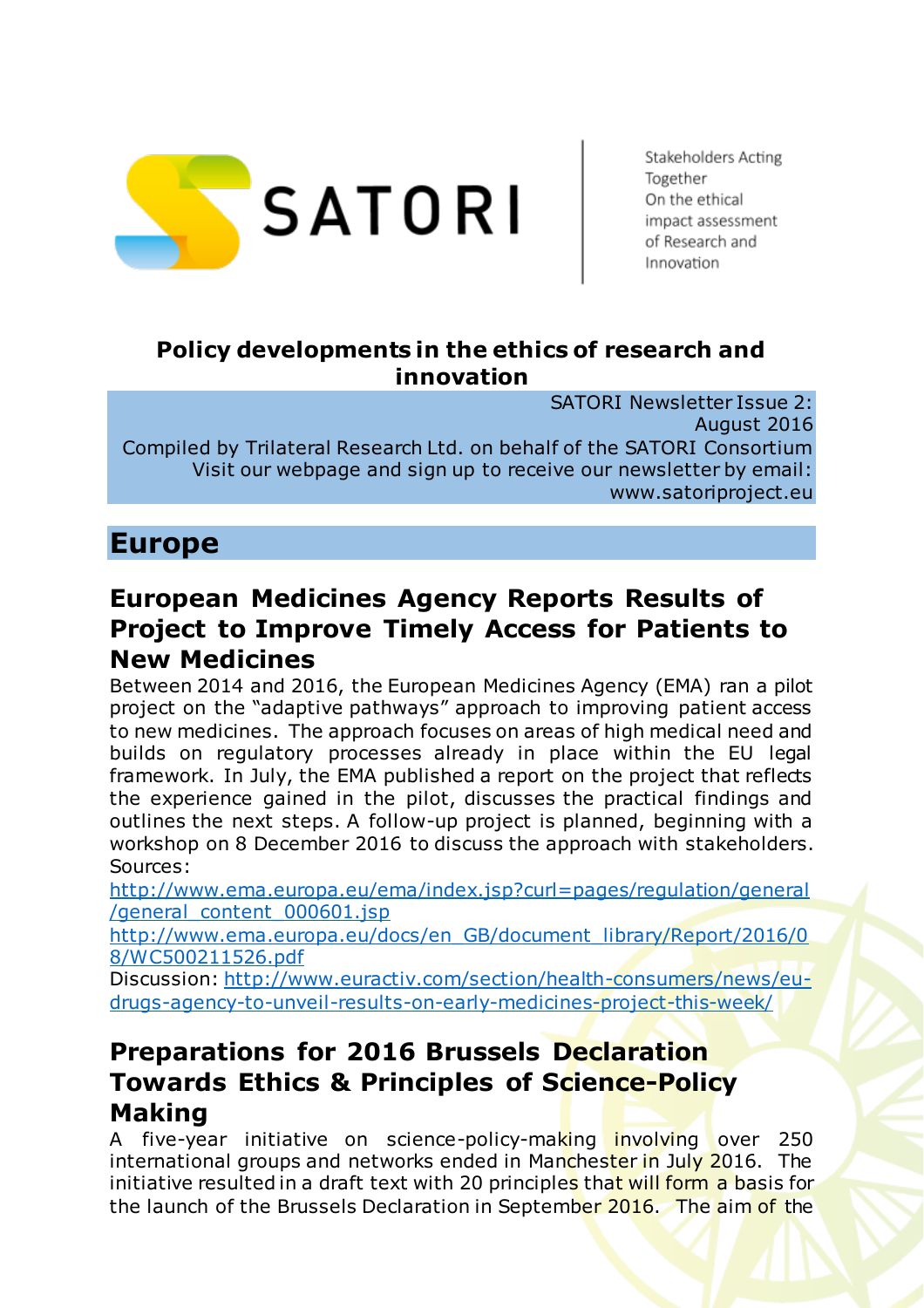

bottom-up initiative was to foster engagement between different stakeholders who may not otherwise interact. The meeting in Manchester explored questions having to do with the relationship between science, policy and society as well as expectations of the scientific and policy-making communities.

Source:

[http://www.alphagalileo.org/ViewItem.aspx?ItemId=166472&CultureCode](http://www.alphagalileo.org/ViewItem.aspx?ItemId=166472&CultureCode=en)  $=en$ 

#### **European Commission finalises the Code of conduct on privacy for mHealth apps**

The Code of Conduct on privacy for mobile health apps has been formally submitted for comments to the Article 29 Data Protection Working Party for approval. Once approved, the Code will be applied in practice, allowing app developers to voluntarily sign it, thus making a commitment to follow its rules. Those rules are based on EU data protection legislation and cover issues such as: user's consent, data subjects' rights and information requirements, security measures, use of personal data for secondary purposes and data gathered from children.

Source: [https://ec.europa.eu/digital-single-market/en/news/code](https://ec.europa.eu/digital-single-market/en/news/code-conduct-privacy-mhealth-apps-has-been-finalised)[conduct-privacy-mhealth-apps-has-been-finalised](https://ec.europa.eu/digital-single-market/en/news/code-conduct-privacy-mhealth-apps-has-been-finalised)

#### **Conference on Radical Ideologies and Violent Extremism: The Role of Research**

The European Commission is organising a conference on the role of research in addressing radical ideologies and violent extremism in Brussels on 26 September 2016. The conference marks the completion of a policy review on that topic, which will be presented at the conference. One goal of the conference is to emphasize knowledge gaps and research needs in these areas at the European level.

#### Source:

[http://ec.europa.eu/research/conferences/2016/addressing\\_extremism/in](http://ec.europa.eu/research/conferences/2016/addressing_extremism/index.cfm) [dex.cfm](http://ec.europa.eu/research/conferences/2016/addressing_extremism/index.cfm)

# **Finland**

#### **Finnish Defence Forces Accuse Researchers of Leaking Results of Psychological Tests**

Results from psychological tests of hundreds of thousands of conscripts have been leaked to researchers in the United Kingdom, according to Finnish Defence Forces. The Defence Forces have the power to determine which researchers are granted access to the test results, but no permission to access the data can even be granted to foreigners. Researchers are required to remove all identifying information from the data, and it is unknown whether the researchers complied with this requirement.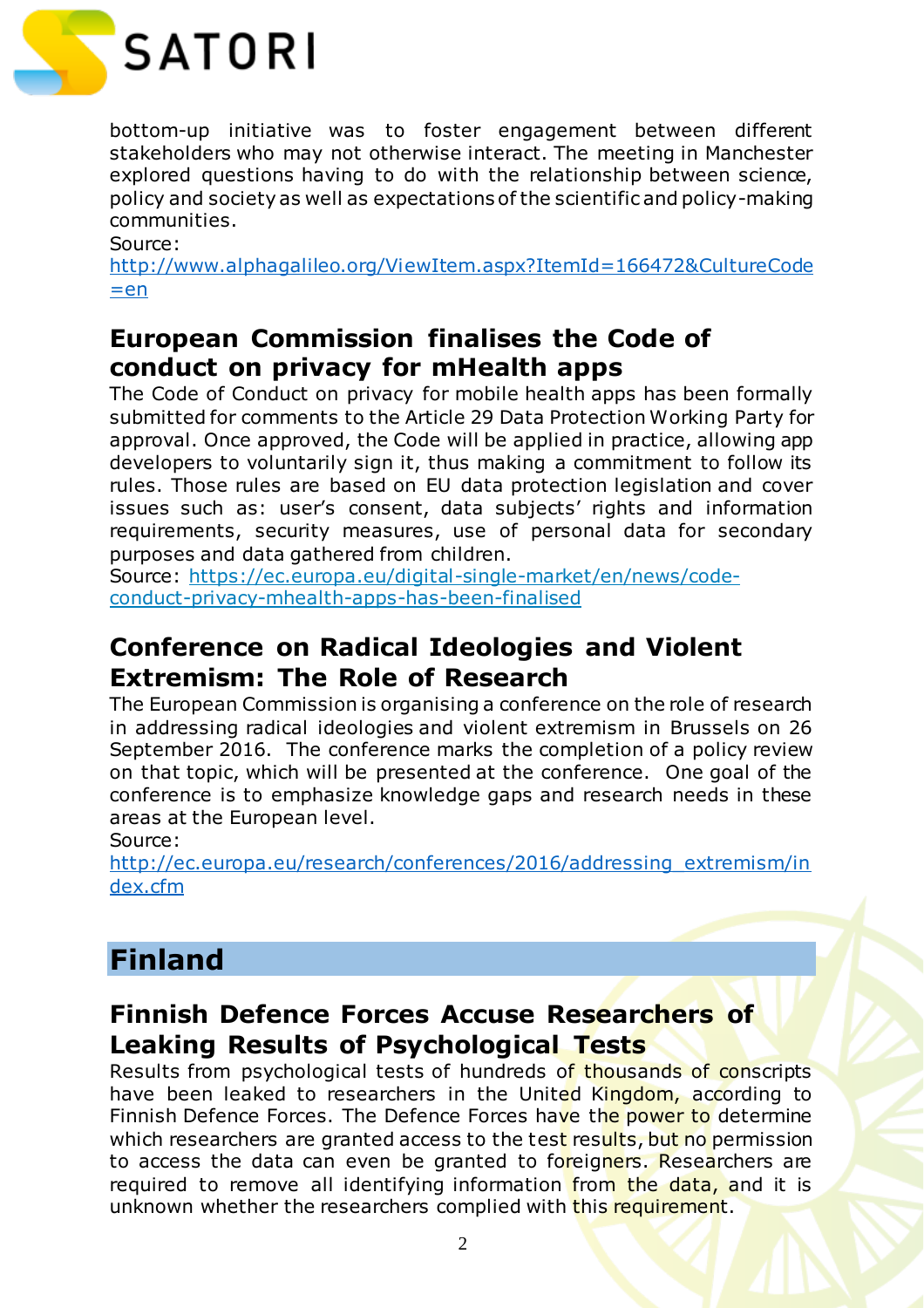

Sources: [http://www.helsinkitimes.fi/finland/finland](http://www.helsinkitimes.fi/finland/finland-news/domestic/14142-defence-forces-accuses-researchers-of-leaking-psychological-test-results.html)[news/domestic/14142-defence-forces-accuses-researchers-of-leaking](http://www.helsinkitimes.fi/finland/finland-news/domestic/14142-defence-forces-accuses-researchers-of-leaking-psychological-test-results.html)[psychological-test-results.html](http://www.helsinkitimes.fi/finland/finland-news/domestic/14142-defence-forces-accuses-researchers-of-leaking-psychological-test-results.html) <http://www.hs.fi/kotimaa/a1469935566397>

# **France**

#### **The National Commission for Data Protection and Liberties (CNIL) simplifies the reporting of data processing in health research projects**

By two decisions dated 21 July 2016 but published on 14 August 2016, the French National Commission for Data Protection and Liberties (CNIL) updated a Reference Methodology simplifying the reporting of data processing in clinical trials (MR-001) and created a new Reference Methodology for the reporting of personal data collected in health research projects in which consent is not needed.

Sources:

[https://www.legifrance.gouv.fr/affichTexte.do?cidTexte=JORFTEXT000033](https://www.legifrance.gouv.fr/affichTexte.do?cidTexte=JORFTEXT000033028257) [028257](https://www.legifrance.gouv.fr/affichTexte.do?cidTexte=JORFTEXT000033028257)

[https://www.legifrance.gouv.fr/affichTexte.do?cidTexte=JORFTEXT000033](https://www.legifrance.gouv.fr/affichTexte.do?cidTexte=JORFTEXT000033028290) [028290](https://www.legifrance.gouv.fr/affichTexte.do?cidTexte=JORFTEXT000033028290)

# **Norway**

#### **New Norwegian Guidelines for Research Ethics**

Norway has issued new guidelines for research ethics, with one set of guidelines for natural sciences and technology and another for social sciences, humanities, law and theology. The new guidelines update Norway's previous version, which was issued 20 years ago. Some have expressed concern that there is no mechanism in place to ensure that researchers comply with the new guidelines. Prof. Göran Collste, Professor of Applied Ethics in Sweden and member of the SATORI project, has spoken highly of the new guidelines, suggesting that they are sufficiently universal to provide input to the SATORI guidelines for research ethics in Europe. Sources: [http://sciencenordic.com/sending-norwegian-research-ethics](http://sciencenordic.com/sending-norwegian-research-ethics-out-europe)[out-europe](http://sciencenordic.com/sending-norwegian-research-ethics-out-europe)

https://www.etikkom.no/en/ethical-guidelines-for-research/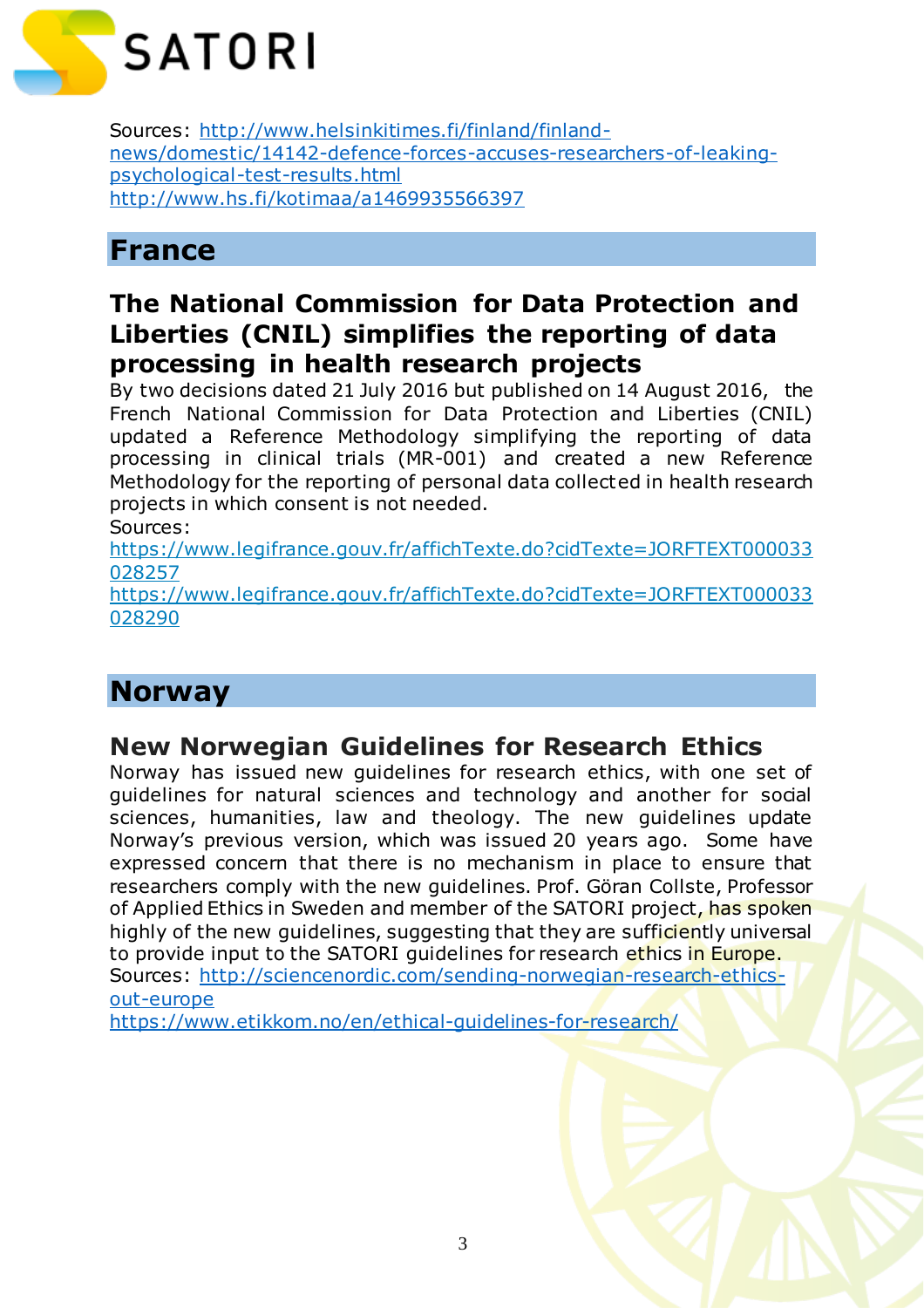

# **United Kingdom**

#### **British Association for Counselling & Psychotherapy (BACP) Presents New Ethical Framework**

The BACP has developed a new ethical framework for the counselling professions. The new framework makes a number of main changes, including: explicitly recognising the roles represented in the divisions of BACP, adjusting the ethics of autonomy and identity to take account of social diversity and updating their code of *Good practice* in order to endorse the positive contribution of the counselling professions to safeguarding vulnerable people.

Source: http://www.bacp.co.uk/ethical framework/new ef.php

#### **Independent Review of Research Excellence Framework (REF)**

The UK government has published an independent review of the REF, led by Lord Nicolas Stern. The REF is the method used by the government to assess the research conducted at British universities. The review identified shortcomings of the REF, such as the pressure to create "impact" may hinder the exploration of new and controversial ideas. Another shortcoming identified is that mentoring, training and peer review are undervalued by the REF.

Source:

[https://www.gov.uk/government/uploads/system/uploads/attachment\\_da](https://www.gov.uk/government/uploads/system/uploads/attachment_data/file/541338/ind-16-9-ref-stern-review.pdf) [ta/file/541338/ind-16-9-ref-stern-review.pdf](https://www.gov.uk/government/uploads/system/uploads/attachment_data/file/541338/ind-16-9-ref-stern-review.pdf)

Discussion: [http://nuffieldbioethics.org/news/2016/stern-review-uk](http://nuffieldbioethics.org/news/2016/stern-review-uk-research-assessment/)[research-assessment/](http://nuffieldbioethics.org/news/2016/stern-review-uk-research-assessment/)

# **Global News**

#### **Flaw Discovered in Software used for Thousands of Brain Imaging Studies**

Functional Magnetic Resonance Imaging (fMRI) is a widely used tool for brain imaging in cognitive neuroscience. A recent study investigated the rate of false positives from 499 healthy control subjects in the resting state using fMRI with the most common software packages. Instead of finding the anticipated 5% false positives, the authors found up to 70% in some of the software packages. These results cast doubt on studies using fMRI with these software packages, especially studies showing only weakly significant results.

Source:<http://www.pnas.org/content/113/28/7900.full>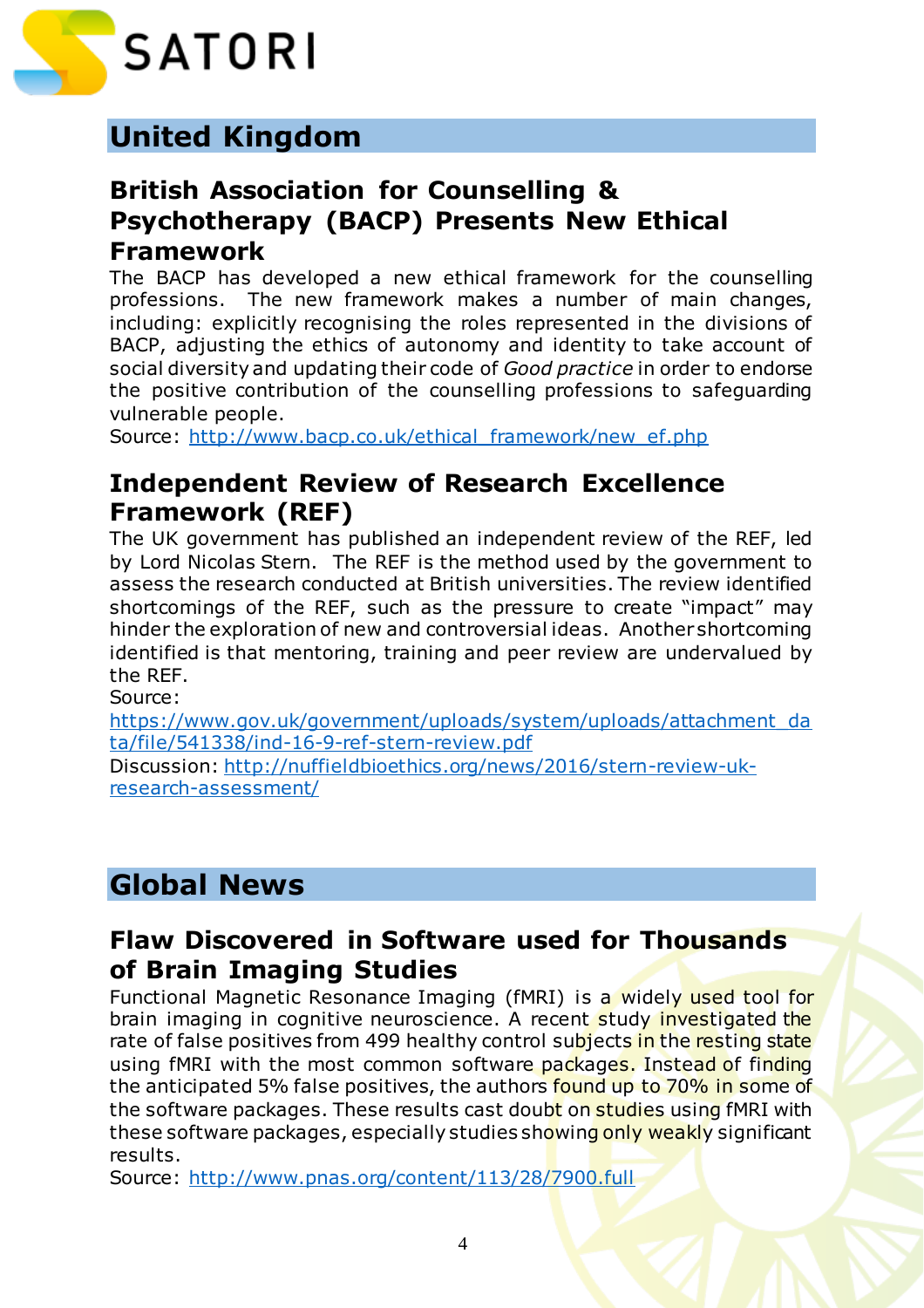

Discussion: [https://www.newscientist.com/article/2097734-thousands-of](https://www.newscientist.com/article/2097734-thousands-of-fmri-brain-studies-in-doubt-due-to-software-flaws/)[fmri-brain-studies-in-doubt-due-to-software-flaws/](https://www.newscientist.com/article/2097734-thousands-of-fmri-brain-studies-in-doubt-due-to-software-flaws/)

# **India**

#### **New Ethical Guidelines for Biomedical Research in India**

The Indian Council of Medical Research (ICMR) is revising the 2006 Ethical Guidelines for Biomedical Research on Human Participants. The new version seeks to meet ethical challenges posed by scientific advances. The ICMR has posted the draft guidelines on its website and invites feedback from stakeholders until 15 September 2016.

Source:

[http://www.icmr.nic.in/icmrnews/draft\\_ethical/draft\\_guidelines.htm](http://www.icmr.nic.in/icmrnews/draft_ethical/draft_guidelines.htm) Draft guidelines:

[http://www.icmr.nic.in/icmrnews/draft\\_ethical/Draft%20National%20Ethic](http://www.icmr.nic.in/icmrnews/draft_ethical/Draft%20National%20Ethical%20Guidelines%20for%20Biomedical%20and%20Health%20Research%20Involving%20Human%20Participants,%202016.pdf) [al%20Guidelines%20for%20Biomedical%20and%20Health%20Research%](http://www.icmr.nic.in/icmrnews/draft_ethical/Draft%20National%20Ethical%20Guidelines%20for%20Biomedical%20and%20Health%20Research%20Involving%20Human%20Participants,%202016.pdf) [20Involving%20Human%20Participants,%202016.pdf](http://www.icmr.nic.in/icmrnews/draft_ethical/Draft%20National%20Ethical%20Guidelines%20for%20Biomedical%20and%20Health%20Research%20Involving%20Human%20Participants,%202016.pdf)

# **Singapore**

### **New Guide on Data Protection Clauses for Agreements Relating to the Processing of Personal Data**

In July 2016, the Personal Data Protection Commission Singapore issued a new guide for the processing of personal data. One main purpose of the guide is to provide sample data protection clauses that organisations purchasing services may include in their service agreements with contractors.

Source: [https://www.pdpc.gov.sg/docs/default-source/other](https://www.pdpc.gov.sg/docs/default-source/other-guides/guide-on-dp-clauses-for-agreements-related-to-processing-of-personal-data-v1-0-(200716).pdf?sfvrsn=3)[guides/guide-on-dp-clauses-for-agreements-related-to-processing-of](https://www.pdpc.gov.sg/docs/default-source/other-guides/guide-on-dp-clauses-for-agreements-related-to-processing-of-personal-data-v1-0-(200716).pdf?sfvrsn=3)[personal-data-v1-0-\(200716\).pdf?sfvrsn=3](https://www.pdpc.gov.sg/docs/default-source/other-guides/guide-on-dp-clauses-for-agreements-related-to-processing-of-personal-data-v1-0-(200716).pdf?sfvrsn=3)

## **Tanzania**

#### **The Information and Communication Technology (ICT) Commission Advised to Include a Code of Ethics as an Important Factor for Professional Recognition**

In a speech at the National ICT profession workshop on 25 August 2016, Edwin Ngonyani, Deputy Minister for Works, Transport and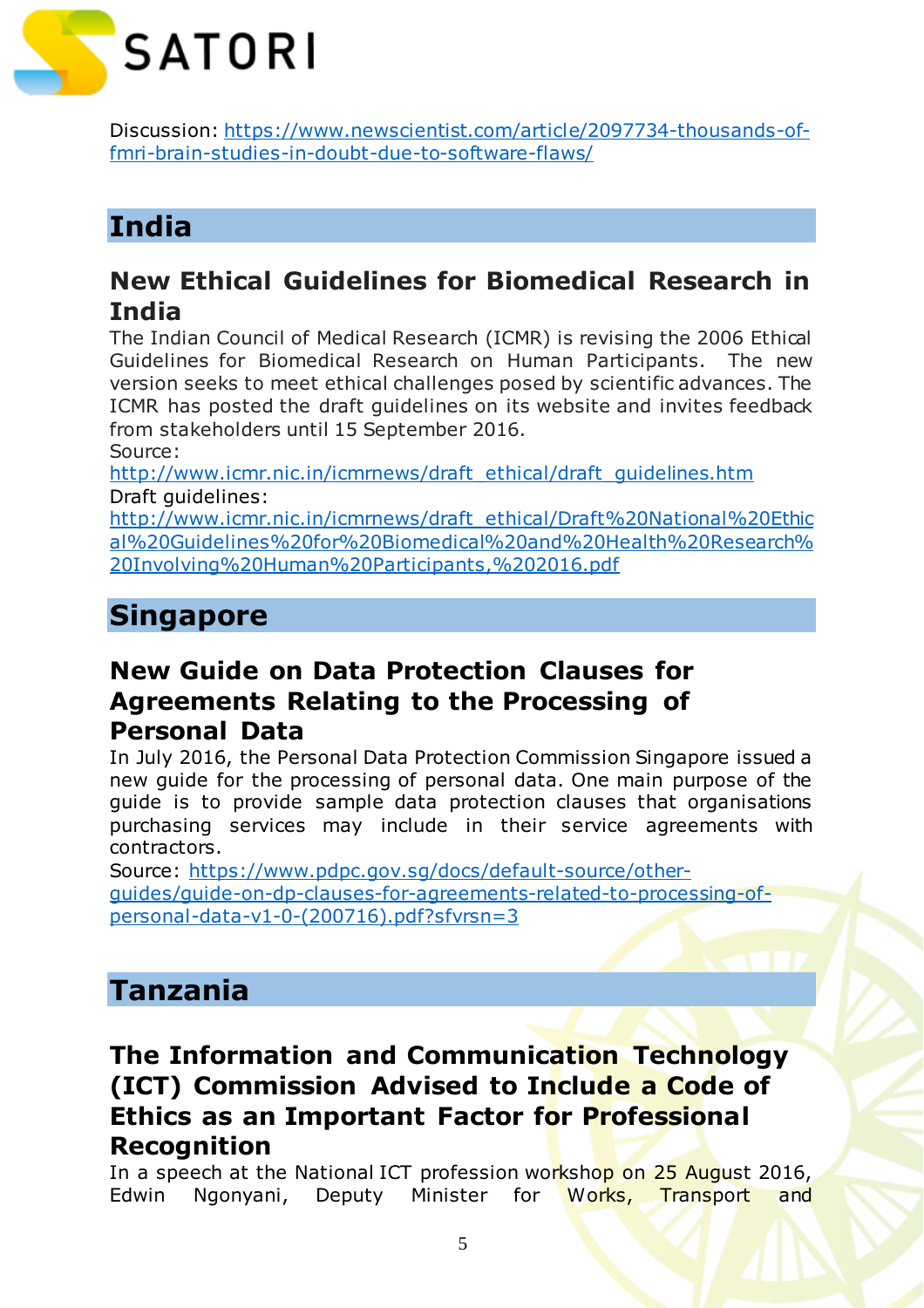

Communications, emphasised the importance of ethics for ICT professionals. He suggested that ethical skills are important for gaining the trust of, as well as clearly communicating with, those who are served by ICT professionals.

Source: [http://dailynews.co.tz/index.php/home-news/53034-ict](http://dailynews.co.tz/index.php/home-news/53034-ict-commission-advised-to-include-ethics-in-syllabus)[commission-advised-to-include-ethics-in-syllabus](http://dailynews.co.tz/index.php/home-news/53034-ict-commission-advised-to-include-ethics-in-syllabus)

# **United States**

#### **National Institutes of Health Proposes Policy Change to Allow Funding for Scientists to Create Animal-Human Hybrids**

The NIH has proposed lifting a moratorium on funding for research involving the creation of animal-human hybrids. The hybrids are created by introducing human stem cells into the embryos of animals. One main application of the research would be to grow healthy human organs in animals. The organs could then be transplanted into humans. The NIH has proposed steps to address ethical concerns about the research that it may fund, such as restricting the way in which embryos from non-human primates can be used and excluding research involving the breeding of animals where the introduction of human cells may contribute to the germ line. The NIH has opened an invitation for public comment, which closes on 6 September 2016.

Sources: [https://www.federalregister.gov/articles/2016/08/05/2016-](https://www.federalregister.gov/articles/2016/08/05/2016-18601/request-for-public-comment-on-the-proposed-changes-to-the-nih-guidelines-for-human-stem-cell) [18601/request-for-public-comment-on-the-proposed-changes-to-the-nih](https://www.federalregister.gov/articles/2016/08/05/2016-18601/request-for-public-comment-on-the-proposed-changes-to-the-nih-guidelines-for-human-stem-cell)[guidelines-for-human-stem-cell](https://www.federalregister.gov/articles/2016/08/05/2016-18601/request-for-public-comment-on-the-proposed-changes-to-the-nih-guidelines-for-human-stem-cell)

[https://s3.amazonaws.com/public-inspection.federalregister.gov/2016-](https://s3.amazonaws.com/public-inspection.federalregister.gov/2016-18601.pdf) [18601.pdf](https://s3.amazonaws.com/public-inspection.federalregister.gov/2016-18601.pdf)

Discussion: [http://www.npr.org/sections/health](http://www.npr.org/sections/health-shots/2016/08/04/488387729/nih-plans-to-lift-ban-on-research-funds-for-part-human-part-animal-embryos)[shots/2016/08/04/488387729/nih-plans-to-lift-ban-on-research-funds](http://www.npr.org/sections/health-shots/2016/08/04/488387729/nih-plans-to-lift-ban-on-research-funds-for-part-human-part-animal-embryos)[for-part-human-part-animal-embryos](http://www.npr.org/sections/health-shots/2016/08/04/488387729/nih-plans-to-lift-ban-on-research-funds-for-part-human-part-animal-embryos)

#### **Drug Enforcement Administration Rejects Petition to Reschedule Cannabis**

The US Drug Enforcement Administration (DEA) denied a petition to remove cannabis from its current Schedule 1 status, a status that categorizes the plant as having no currently accepted medical use in treatment in the US, a lack of safety for use under medical supervision, and a high potential for abuse. The DEA did acknowledge that cannabis is less dangerous than substances in other schedules and announced a policy change designed to foster research by expanding the number of DEA-registered manufacturers of cannabis.

Sources:<https://www.dea.gov/divisions/hq/2016/Letter081116.pdf> <https://www.dea.gov/divisions/hq/2016/hq081116.shtml>